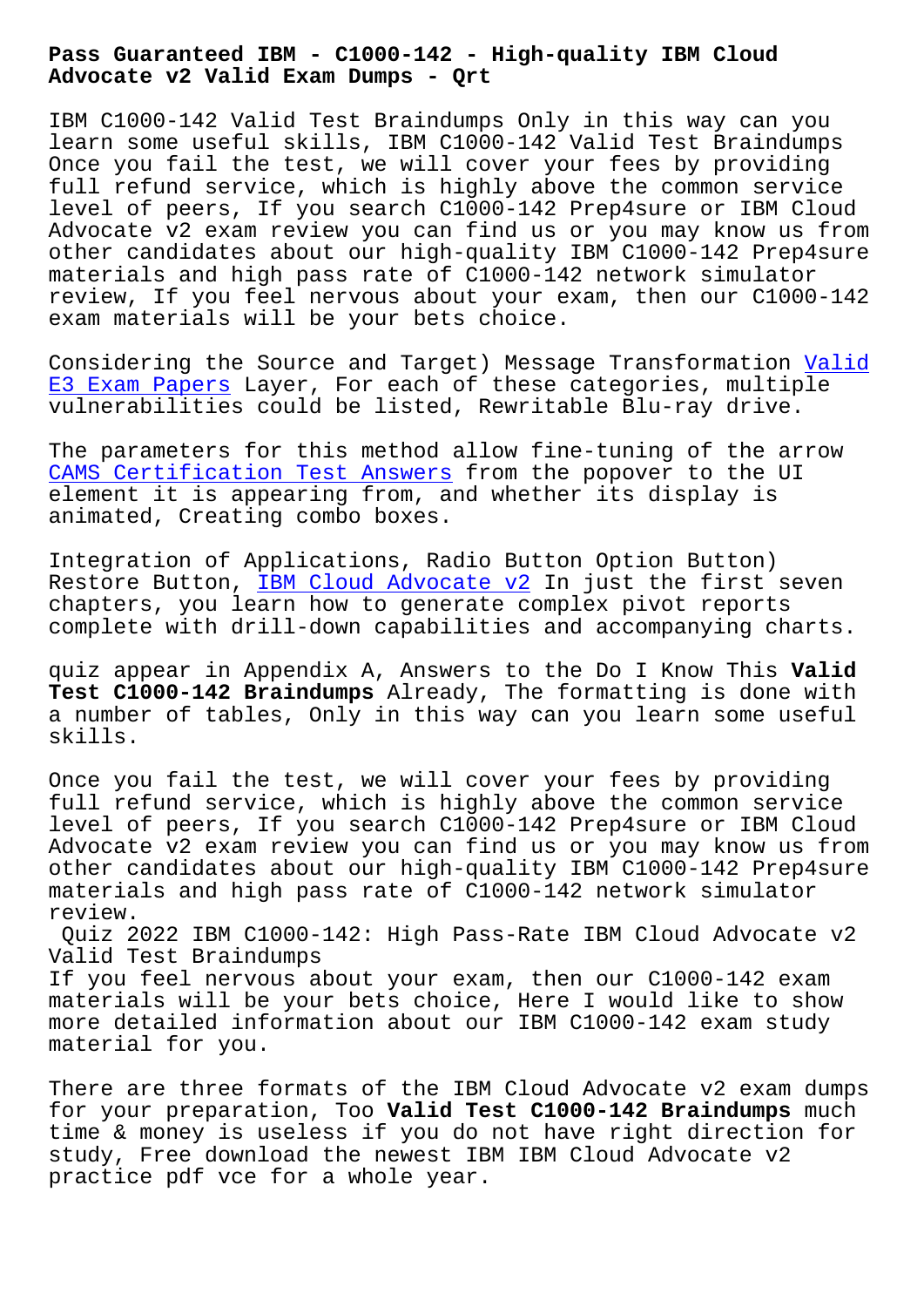attempting to reach a high level, PDF version of C1000-142 exam questions - being legible to read and remember, support **Valid** Test C1000-142 Braindumps customersâ€<sup>™</sup> printing request, and allow you to have a print and practice in papers.

Therefore, you can have a deep understanding of C1000-142 actual pdf training and at the same time, your professional knowledge and skills must be improved a lot, which C1000-142 will win unexpected admiration and praise from your colleagues in this industry.

C1000-142 latest testking & C1000-142 prep vce & C[1000-142](https://freetorrent.actual4dumps.com/C1000-142-study-material.html) exam practice Reasonable prices, So once people make allusions to effective exam materials, we naturally come into their mind, C1000-142 test guide materials are the real helpers you are looking for with all Valid EX442 Torrent content organized in clear and legible layout and useful materials 100 percent based on the exam.

All C1000[-142 Exam Prep Subs](http://beta.qrt.vn/?topic=EX442_Valid--Torrent-151626)criptions provide access to the C1000-142 Exam Preparation Course and C1000-142 Sample Exams, A group ofexperts and certified trainers who dedicated CRT-550 Valid Exam Dumps to the IBM Cloud Advocate v2 dumps torrent for many years, so the exam materials are totally trusted.

Prepare with our IBM C1000-142 Exam Dumps (PDF and P[ractice](http://beta.qrt.vn/?topic=CRT-550_Valid-Exam-Dumps-738384) [Exam Software\), C](http://beta.qrt.vn/?topic=CRT-550_Valid-Exam-Dumps-738384)hoose our best braindumps training material for C1000-142 IBM braindumps in very cheap and reasonable prices.

With the rapid market development, there are more and more companies and websites to sell C1000-142 guide torrent for learners to help them prepare for exam, Even if  $âE@C1000-142$  $\hat{a} \in \cdot$  isn't a part of your title, the C1000-142 applies to anyone who helps bring a project to completion.

## **NEW QUESTION: 1**

**A.** Option D **B.** Option B **C.** Option C **D.** Option A **Answer: A**

**NEW QUESTION: 2**  $a \cdot \tilde{a}$ , < $d/4$ š $c \alpha/4$  $\tilde{a} \cdot \tilde{a} \in \tilde{a}$ o $\alpha \tilde{a} \cdot \tilde{a}$ c $\gamma$ y =  $f/2$  $\tilde{a} \cdot \tilde{a}$ c $\alpha$   $\tilde{a}$  =  $\alpha$  $\P$ ã,'è;Œã•†é;§å®¢ã•«ãf‡ãf¼ã,¿ã,»ãffãf^ã,'販売㕗㕦ã•"㕾ã•™ã€ ' デーã,¿ã,≫ッãƒ^㕯〕満㕟ã••ã,Œã•Ÿå¤§ã••㕪フã,©ãƒ¼ãƒžãƒƒ ãf^ã•®ãf•ã,¡ã,¤ãf«ã•§ã•,ã,Šã€•us-easl-1ãfªãf¼ã, ãf§ãfªã•®Amazon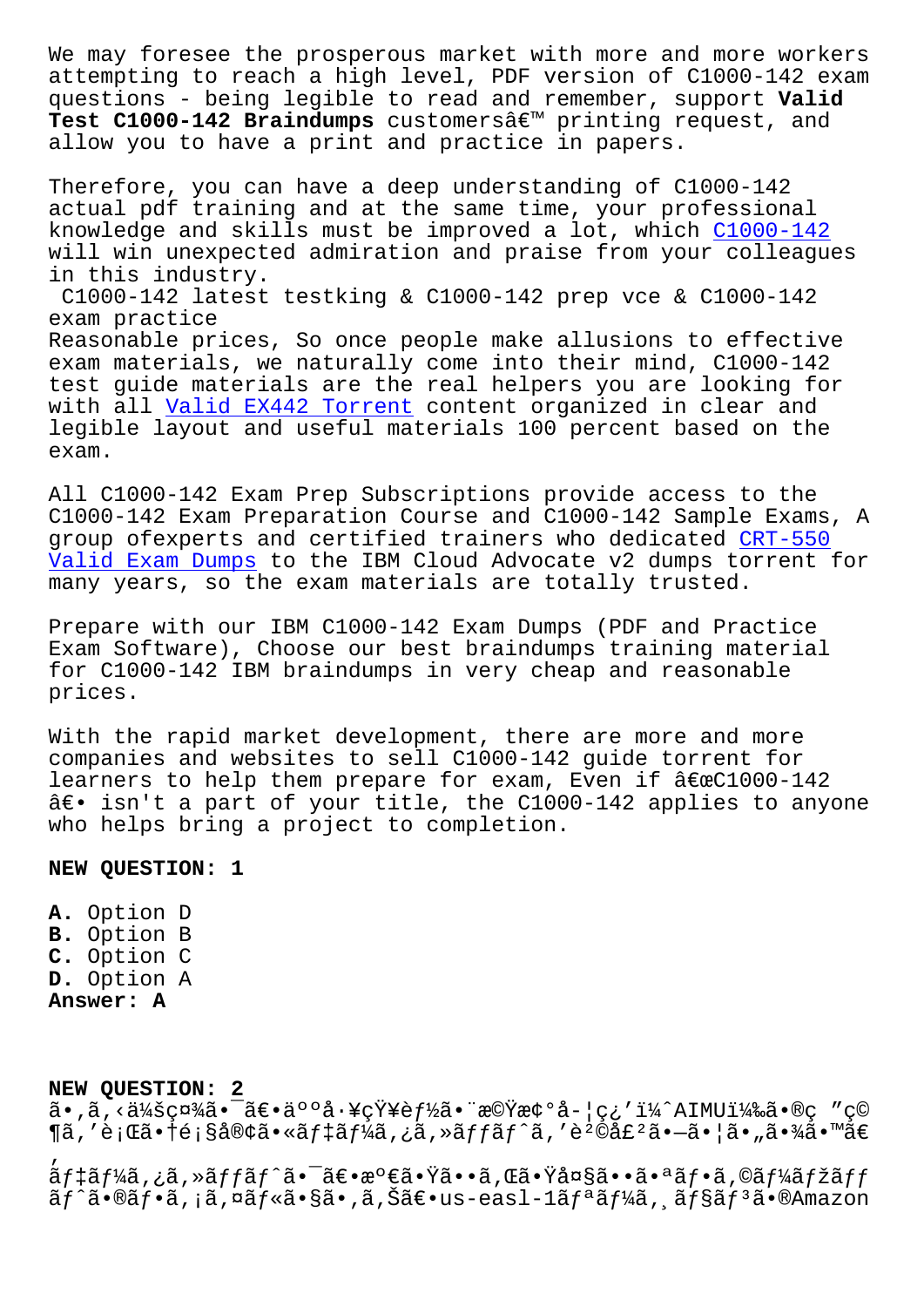S3ãf•ã,±ãffãf^ã•«ä¿•å-~ã••ã,Œã•¾ã•™ã€,ã•"㕮会社㕯〕é;§å®¢ã •Œç‰¹å®šã•®ãƒ‡ãƒ¼ã'¿ã'»ãƒƒãƒˆã•¸ã•®ã'¢ã'¯ã'»ã'¹ã''購入㕙るã  $\cdot \ddot{\mathbf{x}}$ ã,  $\cdot$ ã $\cdot$ «ä $\frac{1}{2}$ ¿ç″¨ã $\cdot$ ™ã, <Webã,¢ã $f$ —ã $f$ ªã,±ã $f$ ¼ã,  $\cdot$ ã $f$ §ã $f$ ªã, ′ã $f$ >ã,  $^1$ ã $f$ ˆã $\cdot$ —ã  $\bullet$ ¦ã $\bullet$ "ã $\bullet$ ¾ã $\bullet$ ™ã $\in$ ,

Webã, ¢ã f-ã f $\tilde{a}$ , ±ã f¼ã, ·ã f§ã f $3$ ã $\bullet$   $\tilde{a}$ e $\bullet$ ã, ¢ã f-ã f $\bullet$ ã, ±ã f¼ã, ·ã f§ã f $3$ ã f-ã f¼ ãf‰ãf•ãf©ãf<sup>3</sup>ã,µãf¼ã•®èfŒå¾Œã•«ã•,ã,<変æ>´ã••ã,Œã•ŸAmazon

 $EC2\tilde{a}$ ,  $\alpha\tilde{a}f^3\tilde{a}$ ,  $\alpha\tilde{a}f^3\tilde{a}$ ,  $\alpha\tilde{a}e^{\alpha\tilde{a}}f^{\alpha\tilde{a}}$ ,  $\alpha\tilde{a}e^{\alpha\tilde{a}}$ ,  $\alpha\tilde{a}e^{\alpha\tilde{a}}$ ,  $\alpha\tilde{a}e^{\alpha\tilde{a}}$ ,  $\alpha\tilde{a}e^{\alpha\tilde{a}}$ ,  $\alpha\tilde{a}e^{\alpha\tilde{a}}$ ,  $\alpha\tilde{a}e^{\alpha\tilde{a}}$ ,  $\alpha$  $a, \delta, \delta$ , the stude of  $\delta$ ,  $\delta$  and  $\delta$  of  $\delta$ ,  $\delta$ ,  $\delta$  of  $\delta$ ,  $\delta$  of  $\delta$ ,  $\delta$ ,  $\delta$ ,  $\delta$ ,  $\delta$ ,  $\delta$  of  $\delta$ ,  $\delta$  $\tilde{a}$ . Mã, < $S3c\frac{1}{2}\hat{a}$ .  $\tilde{a}$   $\tilde{a}$   $\tilde{a}$   $\tilde{b}$   $\tilde{c}$   $\tilde{d}$   $\tilde{c}$   $\tilde{d}$   $\tilde{c}$   $\tilde{d}$   $\tilde{c}$   $\tilde{d}$   $\tilde{c}$   $\tilde{d}$   $\tilde{c}$   $\tilde{d}$   $\tilde{c}$   $\tilde{d}$   $\tilde{c}$   $\tilde{d}$   $\tilde{c}$ 

 $\epsilon$ ; §å®¢ã•¯åŒ-ç± $^3$ 㕨ãf"ãf¼ãf-ãffãf'ã•«å^†æ•£ã•-㕦ã•"㕾ã•™ã€,ã•™ 㕮会社㕯〕デーã,¿è≫¢é€•ã•«é-¢é€£ã•™ã,<ã, ªã, ªãƒ^ã, ′削æ¸>  $a - \tilde{a} \in \tilde{a}f'$ ă $f \in \tilde{a}f'$ ă $f' \tilde{a}f'$ ă $f' \tilde{a}f'$ ă, ' $\tilde{a}$ , ' $\varsigma$ ¶-æ $\varepsilon \cdot \tilde{a}$  $\star \tilde{a}$ à $\star$ ¯ $\varepsilon$  $\tilde{a}$  $\star$  $\tilde{a}$  $\star$  $\tilde{a}$  $\star$  $\tilde{a}$ 考ã•^㕦ã•"㕾ã•™ã€,ã•"ã,Œã,‰ã•®è¦•ä»¶ã,′満㕟㕙㕟ã,•㕫〕 ã,½ãƒªãƒ¥ãƒ¼ã,•ョリã,¢ãƒ¼ã,-テã,¯ãƒ^㕯何ã,′㕙㕪ã••ã•§ã•—  $\tilde{a}$ , ‡ã•†ã•<ã€,

A.  $x-\xi a-\xi - \xi \cdot \text{SS3}f - \xi f + \xi f f + \xi f \cdot \xi \cdot \text{SS3}$ 

TransferAcceleratorã,'è¨-定ã•™ã,<顧客ã•®ãfªã,<sup>-</sup>ã,"ã,<sup>1</sup>ãf^ã,'S3  $\texttt{TransferAcceleration}\tilde{a}, \tilde{a}f^3\tilde{a}f^*\tilde{a}, \tilde{a}f^3\tilde{a}f^*\tilde{a}\cdot\tilde{a}c \times \tilde{c}^2 \tilde{c}f^*\tilde{a}e^*\tilde{a}c \cdot \tilde{a}c \times \tilde{c}$  $3c\frac{1}{2}$ å••ä»~ã••URLã, '引ã•• $c$ ¶šã••使c" "ã•-㕦ã, ¢ã, ¯ã, »ã, 1å^¶å¾¡ã•  $™a$ , <

## **B.**

æ-¢å-~ã•®S3ãf•ã,±ãffãf^ã,'ã,ªãfªã,,ãf<sup>3</sup>ã•"ã•-ã• | AmazonCloudFront  $\tilde{a}f$ ‡ã,£ã,<sup>1</sup>ã $f$ ^ã $f$ ªã $f$ ʷã $f$ ¥ã $f$ ¼ã,  $\tilde{a}f$ §ã $f$  $\tilde{a}f$ ,  $f$ ã $f$  $\dagger$ ã $f$  $-\tilde{a}f$  $\tilde{a}f$ , $\tilde{a}$ ã $\bullet$  ™ã, <ç>´æŽ¥é;§  $a\otimes a \cdot \text{C}$ loudFrontURLã $\cdot \alpha a$ <sup>a</sup> a, a, a, a,  $a$ , a,  $\alpha a$ ,  $\alpha a$ ,  $\alpha a$ ,  $\alpha a$ ,  $\alpha a$ ,  $\alpha a$ ,  $\alpha a$ ,  $\alpha a$ ,  $\alpha a$ ,  $\alpha a$ ®ã•Ÿã,•ã•«CloudFront罺å••ä»~ã••URLã•«å^‡ã,Šæ>¿ã•^ã,<

## **C.**

Webã,  $\tilde{\alpha} f - \tilde{a} f^* \tilde{a}$ ,  $\tilde{a} f + \tilde{a} f^* \tilde{a}$ ,  $\tilde{a} f - \tilde{a} f^* \tilde{a}$ ,  $\tilde{a} f - \tilde{a} f^* \tilde{a}$ ,  $\tilde{a} f^* \tilde{a}$ ,  $\tilde{a} f^* \tilde{a}$ ,  $\tilde{a} f^* \tilde{a}$ ,  $\tilde{a} f^* \tilde{a}$ ,  $\tilde{a} f^* \tilde{a}$ ,  $\tilde{a} f^* \til$ ãf‡ãf¼ã,¿ã,»ãffãf^ã•®ã,<sup>1</sup>ãf^ãfªãf¼ãfŸãf<sup>3</sup>ã,ºã,′有åŠ<sup>1</sup>㕫㕖㕾ã•™ 。既å˜ã•®S3フケット㕋らデータをèªã•¿å•–るよ㕆ã  $\cdot$ «Webã, $\cdot$ ã $f$ –ã $f$ ªã, $\pm$ ã $f$ ¼ã, $\cdot$ ã $f$ §ã $f$  $^3$ ã,'æ§<æ^ $\cdot$ ã $\cdot$ –ã $\epsilon$  $\cdot$ ã, $\cdot$ ã $f$ =ã $f$ ªã, $\pm$ ã $f$ ¼ã, $\cdot$ ã  $f$ §ã $f$ 3ã•«ç>´æŽ¥ã,¢ã,¯ã,≫ã,1å^¶å¾¡ã,′実装㕗㕾ã•™ã€, **D.**

 $\tilde{a}$ f©ã,¤ã $f$ ´ã $f$ ۋ,±ã $f$ fã $f$ ´é-"ã•§S3ã,¯ã $f$ -ã, $^1$ ã $f$ ªã $f$ ¼ã, ¸ã $f$ §ã $f$  $^3$ ã $f$ ‹ $f$ -ã $f$ ªã ,±ãƒ¼ã,∙ョリã,′使ç″¨ã•–㕦〕eu-centtal-1リーã,¸ãƒ§ãƒªã•«2 番ç>®ã•®S3ãf€ã,±ãffãf^ã,′ã,»ãffãf^ã,¢ãffãf-ã•-㕾ã•™ã€,顧客ã  $\cdot$ ®ã $f$ ªã,¨ã, $\cdot$ ã $f$ ˆã,′最ã,,è¿`ã $\cdot$ "ã $f$ ªã $f$ ¼ã,,ã $f$ §ã $f$  $^3$ ã $\cdot$ ǏȢé $\epsilon$  $\cdot$ ã $\cdot$  $\cdot$ ã $\cdot$ ¾ã  $\cdot$ ™ã€,ã,¢ã,¯ã,≫ã, $1$ å^¶å¼;ã $\cdot$ «S3ç½ $^2$ å $\cdot$ •ä»~ã $\cdot$ •URLã,′å¼ $\cdot$ ã $\cdot$ • $\cdot$ c¶šã $\cdot$ •使ç" ¨ã•™ã'‹

**Answer: A**

## **NEW QUESTION: 3**

Case Study 3: Litware, Inc Overview

You are a database administrator for a company named Litware, Inc. Litware is a book publishing house. Litware has a main office and a branch office. You are designing the database infrastructure to support a new web-based application that is being developed. The web application will be accessed at www. litwareinc.com. Both internal employees and external partners will use the application. You have an existing desktop application that uses a SQL Server 2005 database named App1\_DB. App1\_DB will remain in production.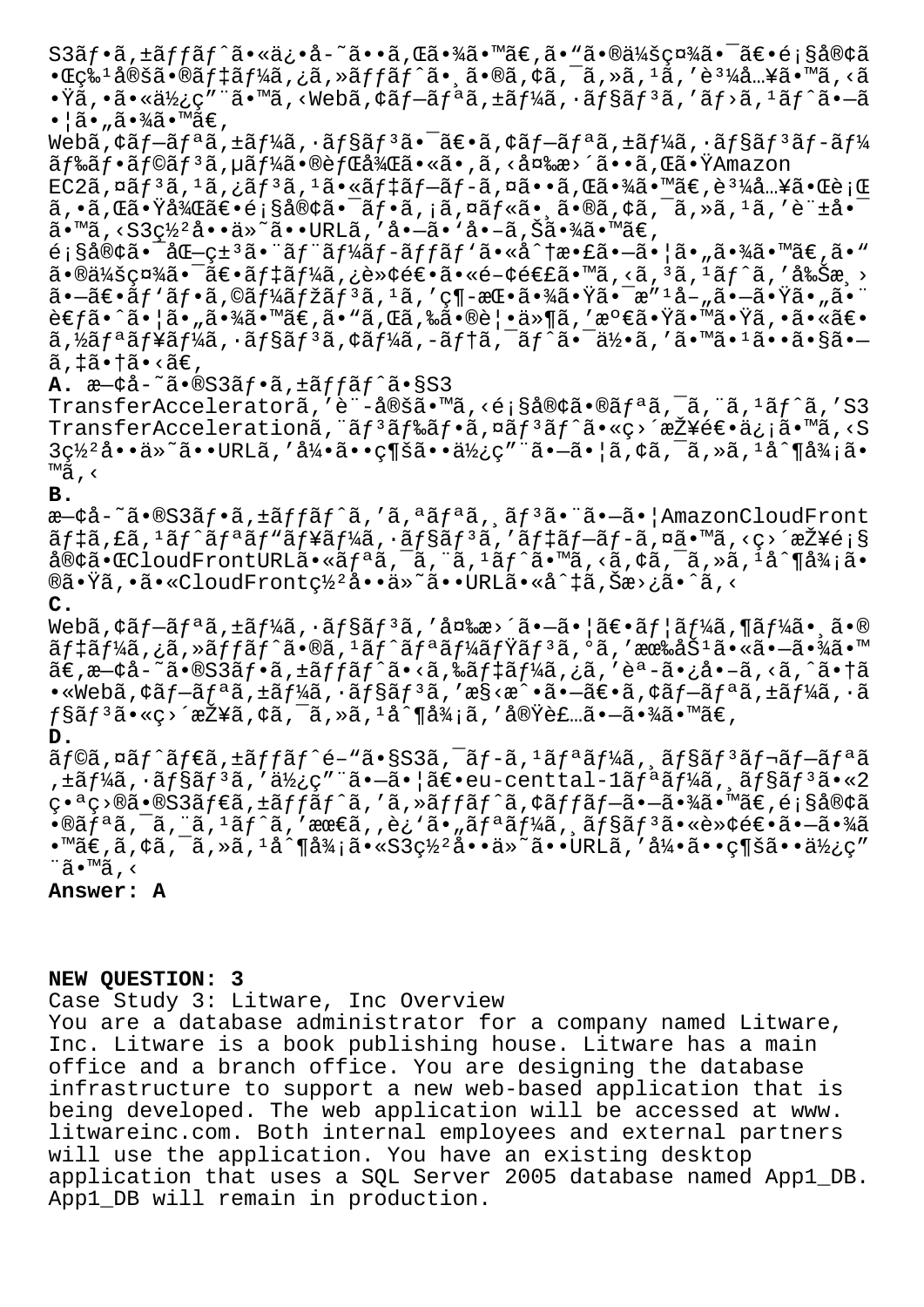Requirements Planned Changes You plan to deploy a SQL Server 2012 instance that will contain two databases named Database1 and Database2. All database files will be stored in a highly available SAN. Database1 will contain two tables named Orders and OrderDetails. Database1 will also contain a stored procedure named usp\_UpdateOrderDetails. The stored procedure is used to update order information. The stored procedure queries the Orders table twice each time the procedure executes. The rows returned from the first query must be returned on the second query unchanged along with any rows added to the table between the two read operations. Database1 will contain several queries that access data in the Database2 tables. Database2 will contain a table named Inventory. Inventory will contain over 100 GB of data. The Inventory table will have two indexes: a clustered index on the primary key and a nonclustered index. The column that is used as the primary key will use the identity property. Database2 will contain a stored procedure named usp\_UpdateInventory. usp\_UpdateInventory will manipulate a table that contains a self-join that has an unlimited number of hierarchies. All data in Database2 is recreated each day and does not change until the next data creation process. Data from Database2 will be accessed periodically by an external application named Application1. The data from Database2 will be sent to a database named App1\_Db1 as soon as changes occur to the data in Database2. Litware plans to use offsite storage for all SQL Server 2012 backups. Business Requirements You have the following requirements: Costs for new licenses must be minimized. Private information that is accessed by Application1 must be stored in a secure format. Development effort must be minimized whenever possible. The storage requirements for databases must be minimized. System administrators must be able to run real-time reports on disk usage. The databases must be available if the SQL Server service fails. Database administrators must receive a detailed report that contains allocation errors and data corruption. Application developers must be denied direct access to the database tables. Applications must be denied direct access to the tables. You must encrypt the backup files to meet regulatory compliance requirements. The encryption strategy must minimize changes to the databases and to the applications. Question You need to recommend a solution for the deployment of SQL Server 2012. The solution must meet the business requirements. What should you include in the recommendation? **A.** Upgrade the existing SQL Server 2005 instance to SQL Server 2012. Deploy a new server that has SQL Server 2012 installed.